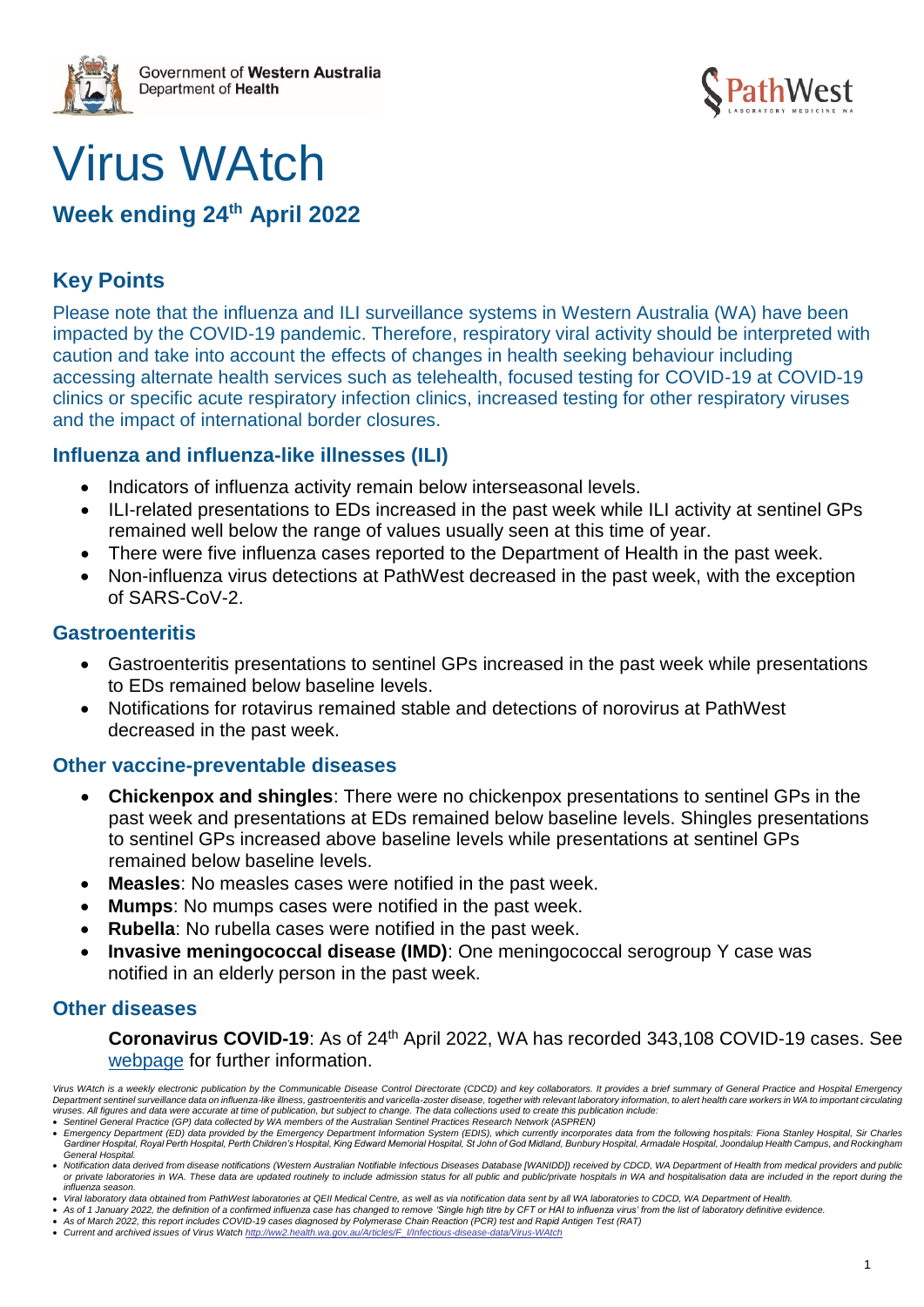# **Influenza and influenza-like illnesses (ILI)**

The rate of ILI presentations to sentinel GPs increased in the past week but remained well below the range of values usually reported at this time of year (Figure 1).

**Figure 1. Rate of ILI per 1000 consultations at sentinel GPs (Australian Sentinel Practices Research Network) in WA by week, 2017 to 2022**



The number of ILI-related presentations to EDs increased in the past week while the number of admissions remained stable (Figure 2).





Note: This graph is a summary of current EDIS data using the ICD codes B34.9 and J06.9, which are consistent with a clinical presentation of a viral illness. This data may differ from that presented in the Winter Respiratory Illness Report provided by the Information and System Performance Directorate.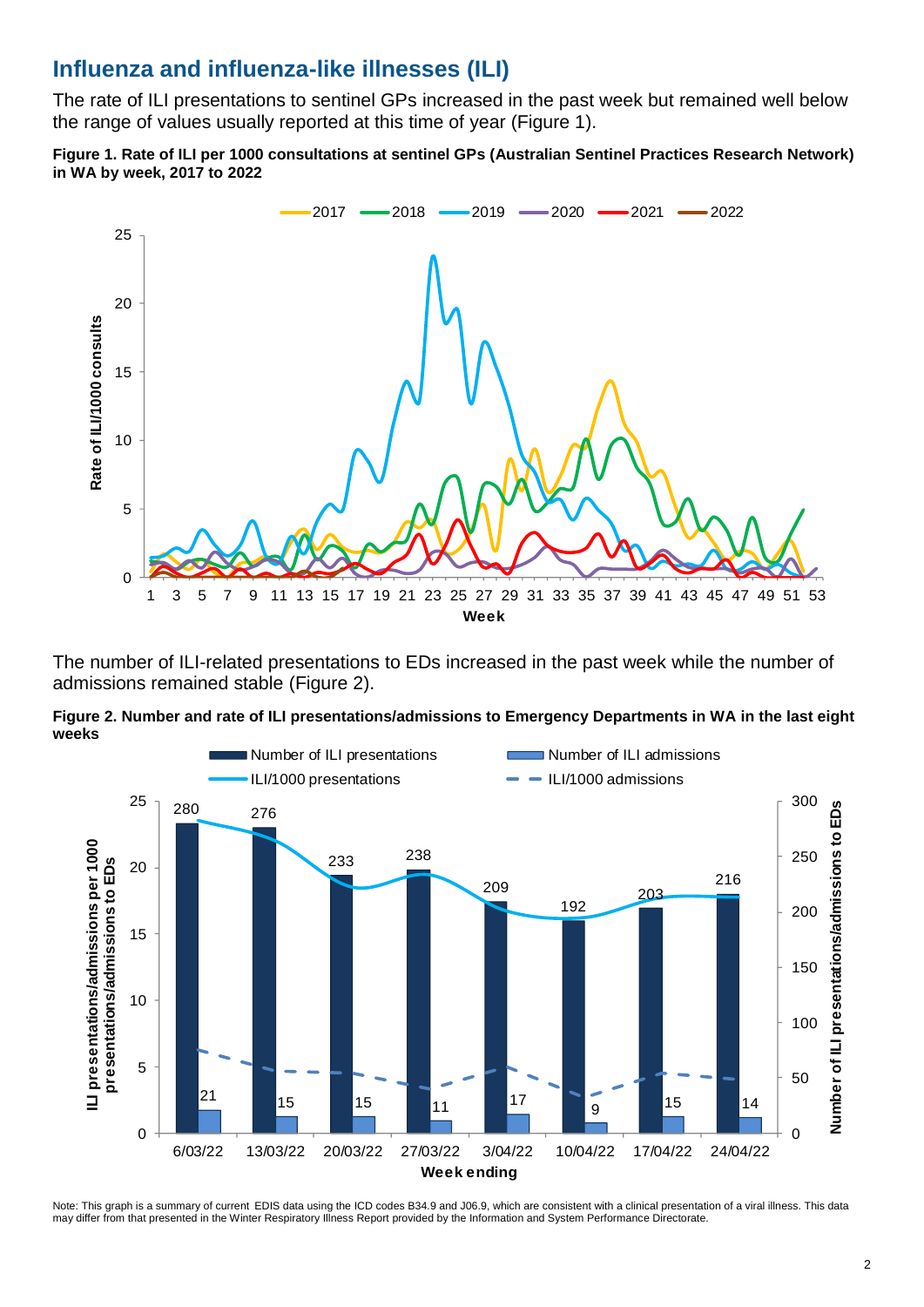The number of respiratory viral presentations to EDs increased in the past week but remained below the range of values usually reported at this time of year (Figure 3).





Note: This graph is a summary of current EDIS data using the ICD codes B34.9 and J06.9 which are consistent with a clinical presentation of a viral illness. This data may differ from that presented in the Winter Respiratory Illness Report provided by the Information and System Performance Directorate.

There were five cases of influenza reported to the Department of Health in the past week (Figure 4).





Note: This graph is a summary of all influenza notifications, by week of onset, received by the DoH, WA (through WANIDD) to the end of the current reporting week. The seasonal threshold defines a value above which may indicate epidemic seasonal influenza activity. The threshold value is calculated based on analysis of seasonal influenza data from the past four years.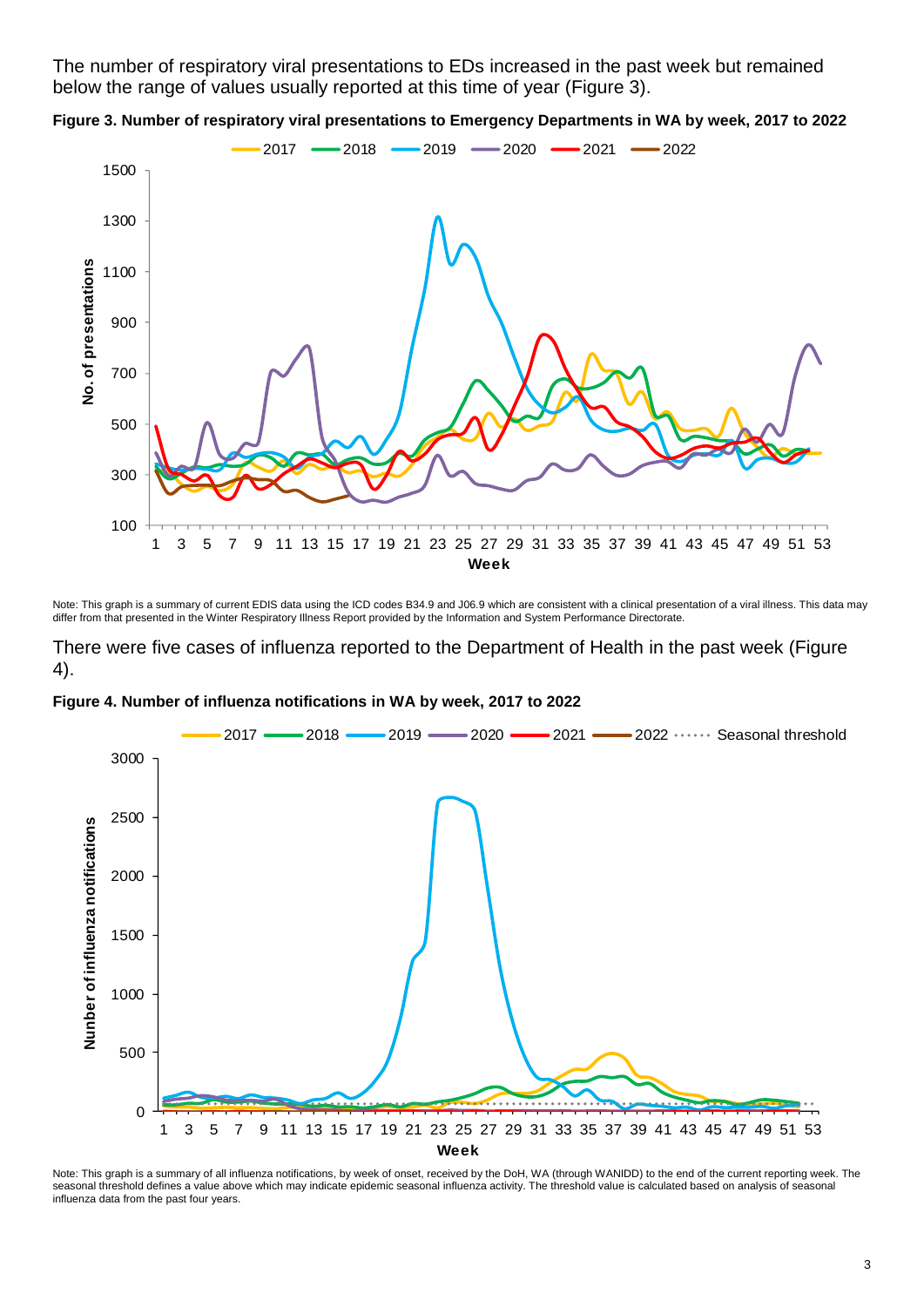Of the 922 specimens submitted for influenza PCR testing at PathWest in the past week, two tested positive (Figure 5).





Note: This graph is a summary of all WA samples reported by PathWest, excluding samples referred by other private laboratories for influenza subtyping.

Non-influenza virus detections at PathWest increased in the past week (Figure 6).

**Figure 6. Number of non-influenza respiratory virus detections at PathWest by week, 2021 to 2022**

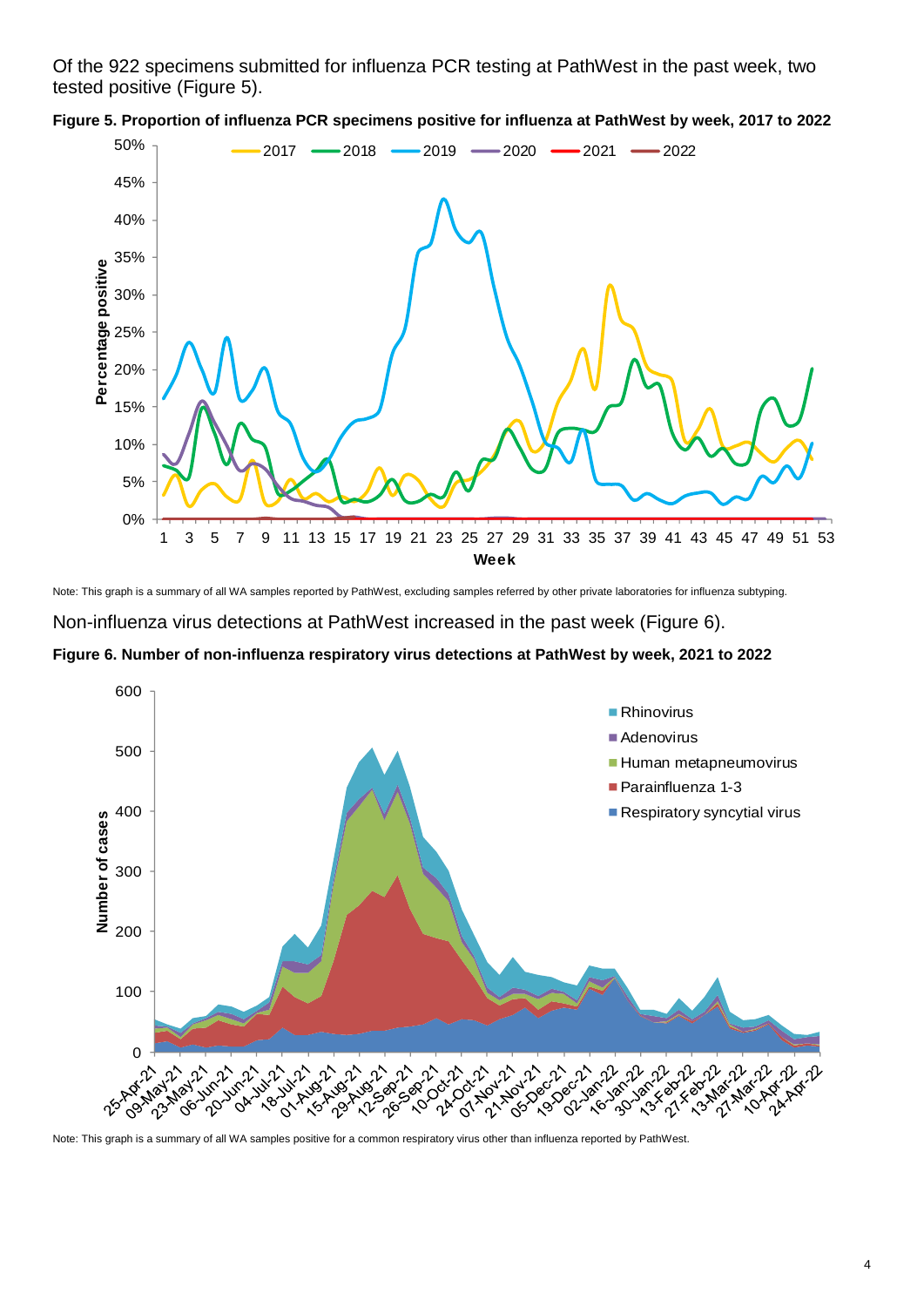In the past week, there were 51,435 COVID-19 cases reported in WA, which was 11% higher than the previous week. Of these, 21,901 were reported with a positive PCR test and 29,534 were reported with a positive rapid antigen test (Figure 7).





Note: Data sourced from Public Health Operations COVID-19 Unified System (PHOCUS); Notification date is to the 8pm reporting period

## **Gastroenteritis**

The rate of gastroenteritis presentations to sentinel GPs increased in the past week to the midrange of values usually reported at this time of year (Figure 8).

**Figure 8. Number of gastroenteritis presentations per 1000 consultations at sentinel GPs (Australian Sentinel Practices Research Network) in WA by week, 2017 to 2022**

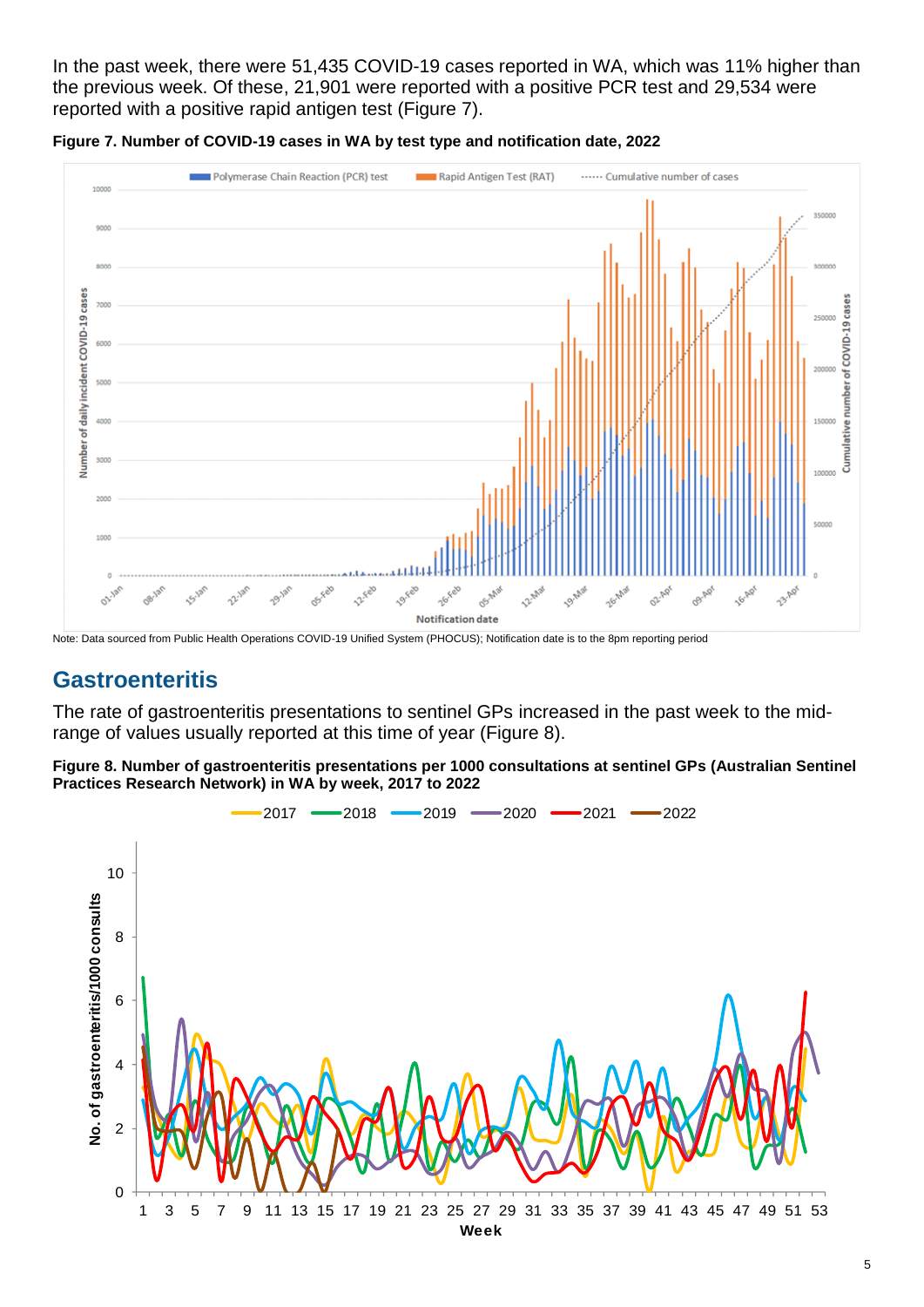Gastroenteritis presentations and admissions to EDs decreased in the past week and remained below baseline levels (Figure 9).





\*This graph is a summary of current EDIS data for gastroenteritis presentations and admissions. Baseline levels for gastroenteritis presentations and admissions were calculated using the mean of weekly EDIS data from week 1, 2017 to week 52, 2021**.**

The number of gastroenteritis presentations at EDs remained stable in the past week and well below the range of values usually reported at this time of year (Figure 10).

**Figure 10. Number of gastroenteritis presentations to Emergency Departments in WA by week, 2017 to 2022**



\*This graph is a summary of current EDIS data for gastroenteritis presentations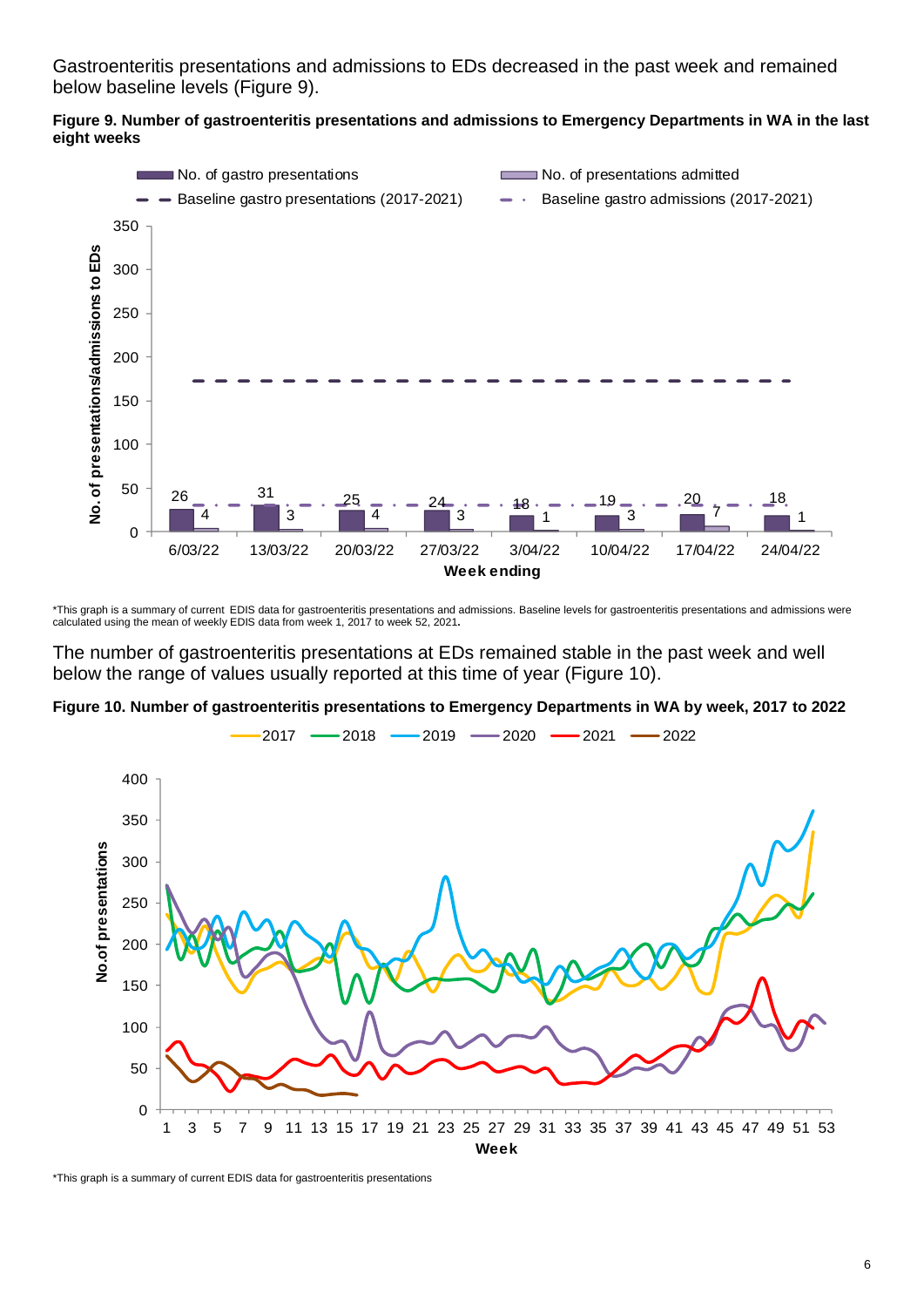Rotavirus notifications to the Department of Health remained stable in the past week while norovirus detections at PathWest decreased (Figure 11).

#### **Figure 11. Number of rotavirus notifications to the Department of Health and norovirus detections at PathWest in WA in the last eight weeks**



Note: Rotavirus notifications reported to the Department of Health include detections from all WA pathology laboratories. Norovirus detections are from PathWest only.

# **Viral rashes**

There were no chickenpox presentations to sentinel GPs over the past eight weeks. The rate of shingles presentations to sentinel GPs increased above baseline levels in the past week (Figure 12).

**Figure 12. Number of varicella-zoster presentations per 1000 consultations at sentinel GPs (Australian Sentinel Practices Research Network) in WA in the last eight weeks**



Note: Baseline levels for chickenpox and shingles presentations to WA ASPREN GPs per thousand consultations were calculated using the mean of weekly WA ASPREN data from week 1, 2017 to week 52, 2021.